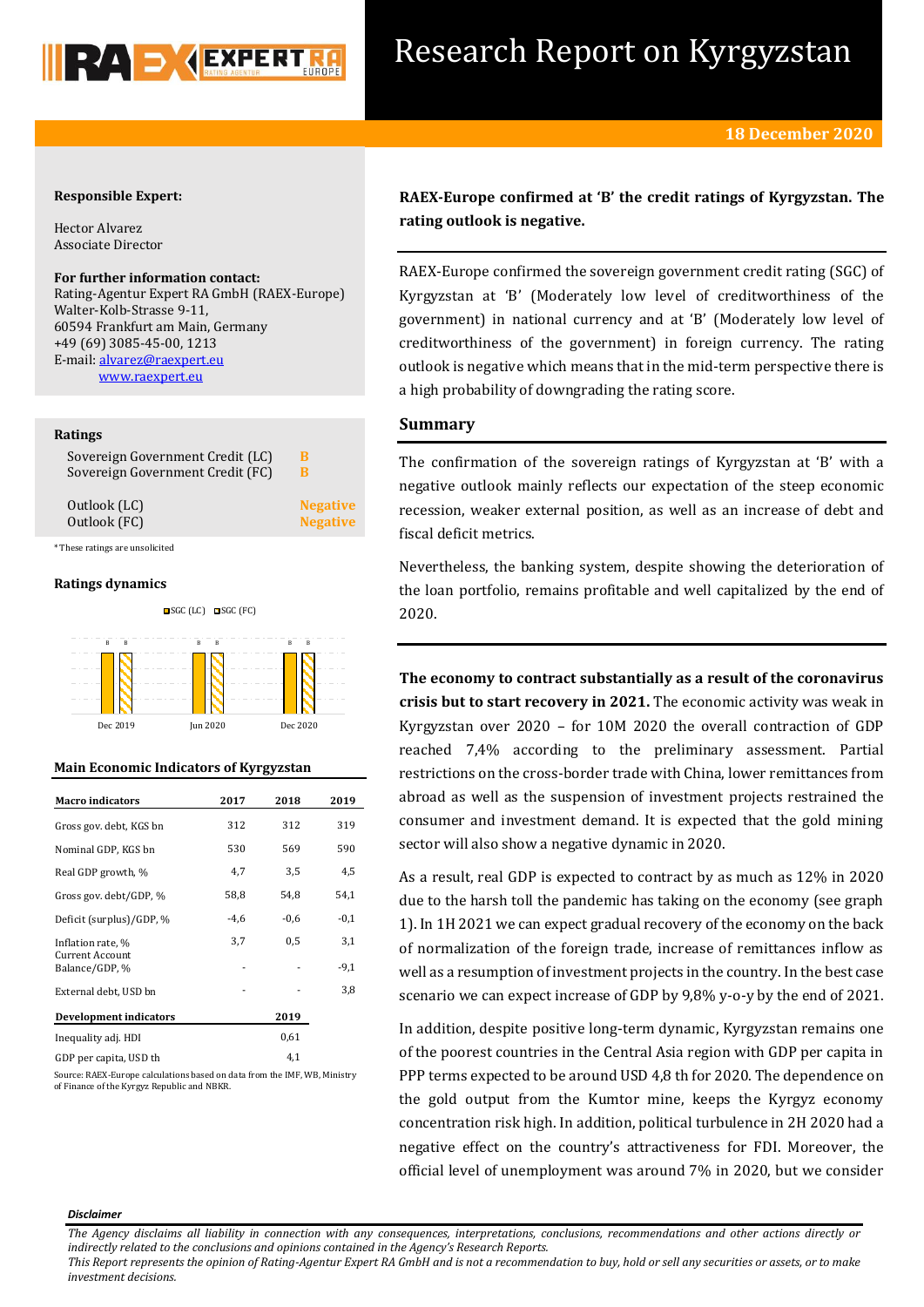



**Graph 2:** Government debt dynamics, %



**Graph 3:** Fiscal budget dynamics, % of GDP



Source: RAEX-Europe calculations based on data from the IMF

the real level of unemployment significantly higher since large part of the labor force before the pandemic worked abroad.

**Government debt to increase substantially to cover anti-pandemic measures.** As of 1 September 2020 government debt increased to 65,0% of GDP (56,5% of GDP a year earlier), mainly due to the additional external concessional financing from the international development institutions, and some issuance of domestic public debt. By the end of 2020 we expect hike of the debt up to 68% of GDP and 214% of budget revenues (see graph 2). The increase is a combination of additional debt in order to finance measure to curve the pandemic, and the steep depreciation of the KGS given the fact that most of the country's debt is denominated in foreign currency. However, around 4% of this increase is due to the IMF, as the international organization has lent USD 242 m to Kyrgyzstan. Also, the ADB approved a package of USD 50 m for the pandemic relief.

In addition, short-term debt securities represented around 0,52% of total debt as of June 2020, and we do not expect significant changes of this share by the end of 2020. Moreover, despite the level of external government debt remaining high at around 85% of total debt, it is mostly on concessional terms with bilateral and multilateral creditors.

We can expect further increase of the debt levels in 1H 2021, but with a slower path, the major part of the debt increase will be attributed to the concessional loans from IFIs, that do not pose substantial additional risks to the country's creditworthiness. In the base case scenario, we expect slight decrease of the debt levels by end 2021. However, due to volatility of the local currency as well as high share of FX-debt, we can observe further increase of the debt during next year in case of substantial devaluation of local currency.

**Fiscal deficit to widen substantially in 2020 but expected to narrow slightly next year.** The government budget deficit of the Kyrgyz Republic increased to 3,4% of GDP in 9M 2020, as compared to 0,5% of GDP for 9M 2019. The decline in revenues was mostly due to the reduction of tax collections during the economic downturn. This was partially offset by an increase in non-tax revenues. At the same time, substantial increase in expenditures was due to pandemic-related costs, as well as increase of salaries for teachers and law enforcement officers.

We anticipate the budget deficit widen to around 7,3% of GDP by the end of 2020 (see graph 3) as the government implemented a wide package of anti-pandemic measures during the year which will increase budget expenditures and reduce income. Such measures include postponement of tax payments, price controls on certain fundamental products, tax exemptions for SMEs, additional support to the food security program, as well as subsidized lending to financial institutions so these can fund SMEs with loans at favorable terms.

### *Disclaimer*

*The Agency disclaims all liability in connection with any consequences, interpretations, conclusions, recommendations and other actions directly or indirectly related to the conclusions and opinions contained in the Agency's Research Reports.*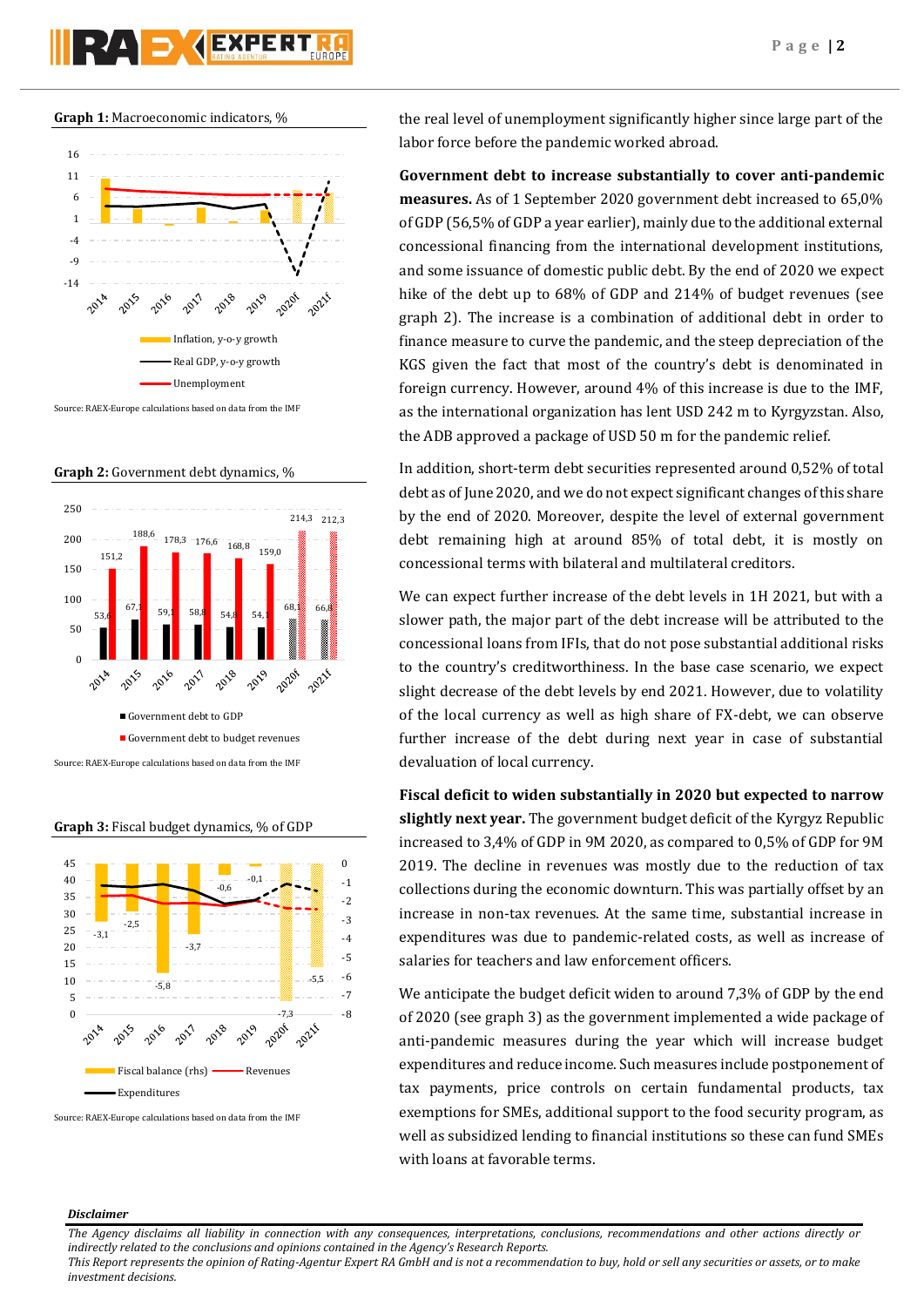

**Graph 4:** Financial soundness indicators, %



Source: RAEX-Europe calculations based on data from the NBKR





Source: RAEX-Europe calculations based on data from the WB and NBKR

We expect better fiscal performance in 2021 after gradual economic recovery, normalization of the foreign trade as well as lower expenses on the pandemic-related measures. These will result in narrower fiscal deficit by the end of 2021.

**Monetary policy effectiveness despite the improvement remains limited due to dollarization.** As of November 2020, the inflation rate had hiked by 8,2% y-o-y mainly due to an increase in food prices and strong currency depreciation. We anticipate the inflation level to finish the year at around the same level - already outside the National Bank of the Kyrgyz Republic (NBKR) target of 5%-7%. Despite the rise in inflation, the NBKR has kept the reference rate at 5% since it last increase back in February 2020. In addition, as mentioned in our previous review, the NBKR has taken important steps to improve monetary policy transmission and predictability. One of the actions taken to improve this was narrowing the boundaries of the interest rate corridor. Despite this, levels of financial dollarization remain high, which continues to hamper the effectiveness of the monetary policy.

We expect gradual decline of inflation as economic activity recovers and pro-inflationary factors decline in the 1H 2021. However, the metric is expected to remain high and volatile within the following years, while the effectiveness of the monetary policy will be still limited by dollarization levels.

**The banking sector remains stable but further deterioration of the loans quality is expected.** The financial soundness indicators of the banking sector have remained quite stable throughout the year. As of October 2020, ROA posted a figure of 1,2% and the capital adequacy ratio was 25,1% (see graph 4). However, we did see a jump in the NPLs to total loans ratio to 10% as compared to 8% in 2019. The stability of the metrics is mainly a result of the measures announced by the NBRK. The regulator lowered the minimum liquidity ratio down to 30%, reduced mandatory reserve requirements and relaxed some weights for capital adequacy calculation, as well as loosened the classification of NPLs.

Credit to the economy is set to increase at a pace of 12% y-o-y in 2020 in absolute terms, as compared to an increase of 15% y-o-y in 2019. The positive dynamics were observed for all types of loans with the loans to the industrial sector by October 2020 increased by 22% y-o-y in nominal terms, loans to agricultural businesses – by 12%; to retail sector businesses – by 9%, while mortgage loans increased by 17% over the same period.

We anticipate the credit to GDP ratio at 27% by the end of 2020 while banks assets are expected to stand at around 48% of GDP (see graph 5). The increase as compared to 2019 is mainly related to the steep expected decline in the level of GDP. For the 1H 2021 we expect further

*Disclaimer* 

*The Agency disclaims all liability in connection with any consequences, interpretations, conclusions, recommendations and other actions directly or indirectly related to the conclusions and opinions contained in the Agency's Research Reports.*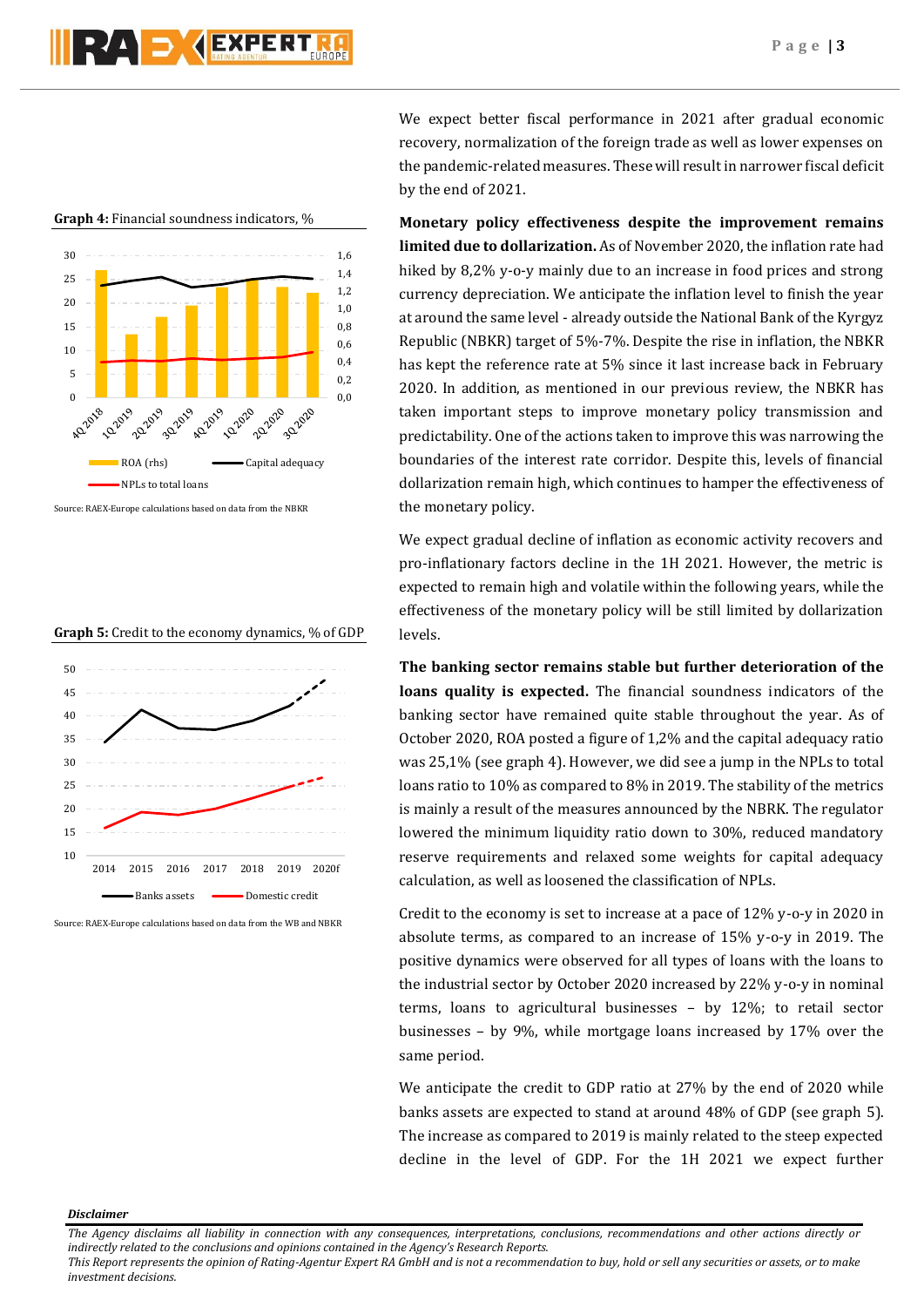**SY AEXPERT** 

**Graph 6:** External sector indicators, % of GDP



**Graph 7:** International reserves and exchange rate



Source: RAEX-Europe calculations based on data from the IMF and NBKR

# **Stress factors:**

- The economy is highly dependent on other countries in the export market, imports and remittances inflows. In 2019, more than 98% of cross-border payments came from Russia due to the high amount of labor force from Kyrgyzstan and 42% of all export goes to Great Britain (moderately weak stress-factor);
- Financial dollarization in Kyrgyzstan shows encouraging dynamics, but remains high: as of October 2020, 33% of total loans and 42% of total deposits were denominated in foreign currency (very weak stressfactor).

# **SENSITIVITY ASSESSMENT:**

The following developments could lead to an upgrade:

- Significant decline of external government debt;
- Improvement of the country's fiscal stance and trade balance;
- Continued improvement of the banking system performance.

The following developments could lead to a downgrade:

A lingering economic recession beyond our projected levels;

*Disclaimer* 

*The Agency disclaims all liability in connection with any consequences, interpretations, conclusions, recommendations and other actions directly or indirectly related to the conclusions and opinions contained in the Agency's Research Reports.*

*This Report represents the opinion of Rating-Agentur Expert RA GmbH and is not a recommendation to buy, hold or sell any securities or assets, or to make investment decisions.*

deterioration of the loan portfolio with rising NPLs levels, and lower profitability and capital adequacy metrics.

**External position has deteriorated.** In the 1H 2020, a decrease in imports along with an increase in the volume of gold exports led to a narrower trade deficit, that stood at 22% of GDP. According to the IMF estimates, the overall contraction of exports by the end of 2020 can reach 39%, while imports can shrink by 11%. Together with the expected drop in remittances, this leads to a wider current account deficit at around 13,4% of GDP by end of 2020 (see graph 6). We expect the external sector to remain weak going forward with a significant dependence on gold price, dynamics of the production on Kumtor gold mine and remittances.

The decline in the trade deficit was accompanied by turbulence on the global financial markets and increased geopolitical risks in the region. As a result, by mid-November, the KGS weakened against the USD by 22% since the beginning of the year (see graph 7). In order to smooth out sharp fluctuations in the exchange rate, the NBRK acted as a net seller of foreign currency – for 9M 2020 net sales were close to USD 345 m. At the same time, the level of international reserves remains stable at USD 2,8 bn (around 5m of imports).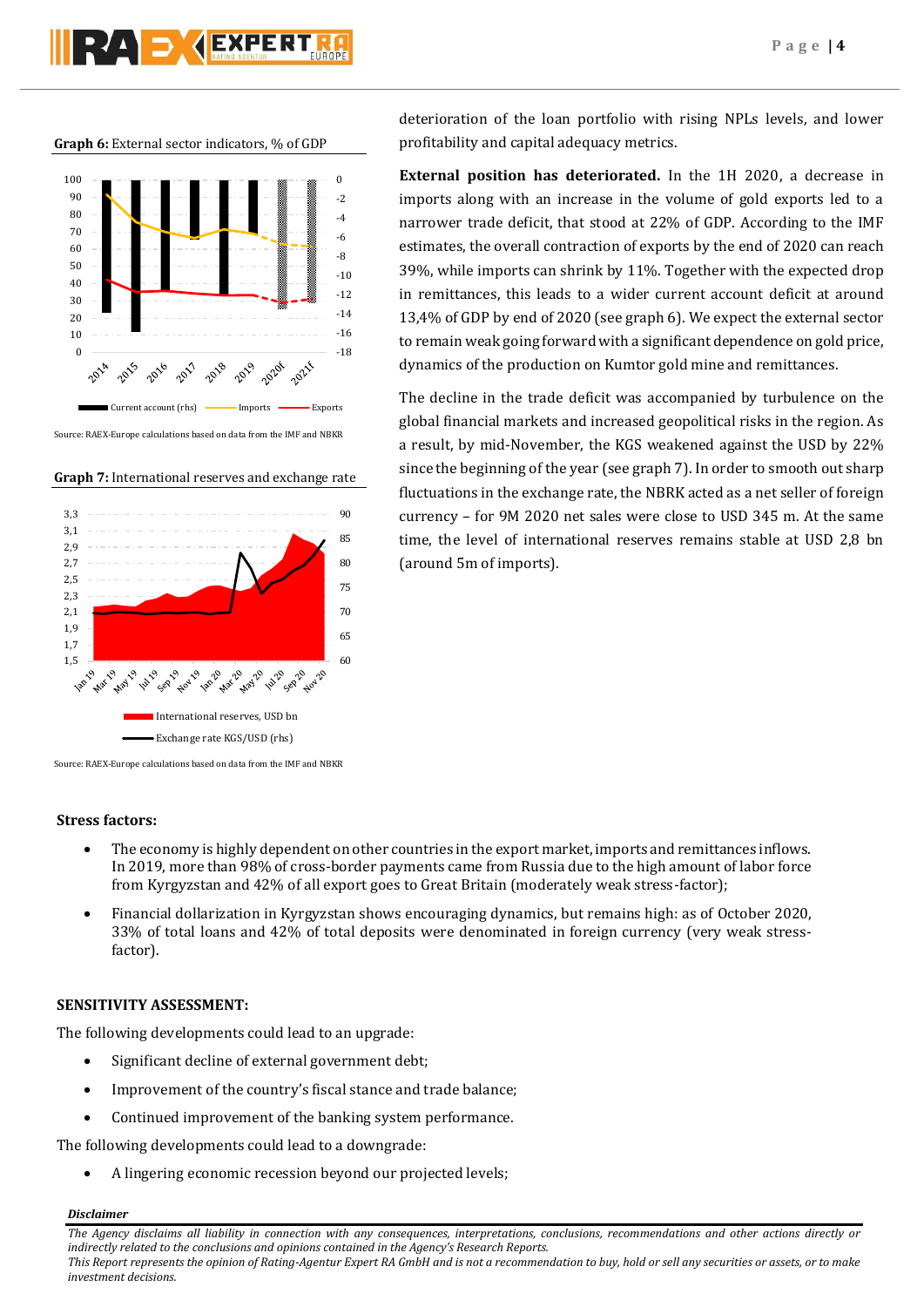Unsustainable increase in the levels of government debt combined with the inability to restructure obligations or obtain further financial support.

# **ESG Disclosure:**

Inherent factors

 Quality of fiscal policy; quality of monetary policy; natural resources; natural and climatic threats; environmental threats; level of corruption, CPI; Government Effectiveness Index; quality of the business environment; position in Doing Business Ranking; level of investment in human capital, adjusted for inequality; Rule of Law Index; transparency of government policymaking Index; level of information transparency of the government; Political Stability and Absence of Violence/Terrorism Index; natural disasters, constant exposure to difficult natural conditions.

Drivers of change factors

None.

Next scheduled rating publication: TBD in December 2020. The full sovereign rating calendar can be found at [Sovereign Rating Calendar 2020](https://raexpert.eu/sovereign/#conf-tab-5)

For further information contact:

Responsible expert: Hector Alvarez, Associate Director of RAEX-Europe +49 (69) 3085-45-00, ext. 1213 [alvarez@raexpert.eu](mailto:alvarez@raexpert.eu)

Reviewer: Vladimir Gorchakov, Associate Director of RAEX-Europe +49 (69) 3085-45-00, ext. 1211 [gorchakov@raexpert.eu](mailto:gorchakov@raexpert.eu)

# **Rating-Agentur Expert RA GmbH (RAEX-Europe)**

Walter-Kolb-Strasse 9-11, 60594 Frankfurt am Main, Germany +49 (69) 3085-45-00 E-mail[: info@raexpert.eu](mailto:info@raexpert.eu) [www.raexpert.eu](http://raexpert.eu/)

*Disclaimer* 

*The Agency disclaims all liability in connection with any consequences, interpretations, conclusions, recommendations and other actions directly or indirectly related to the conclusions and opinions contained in the Agency's Research Reports.*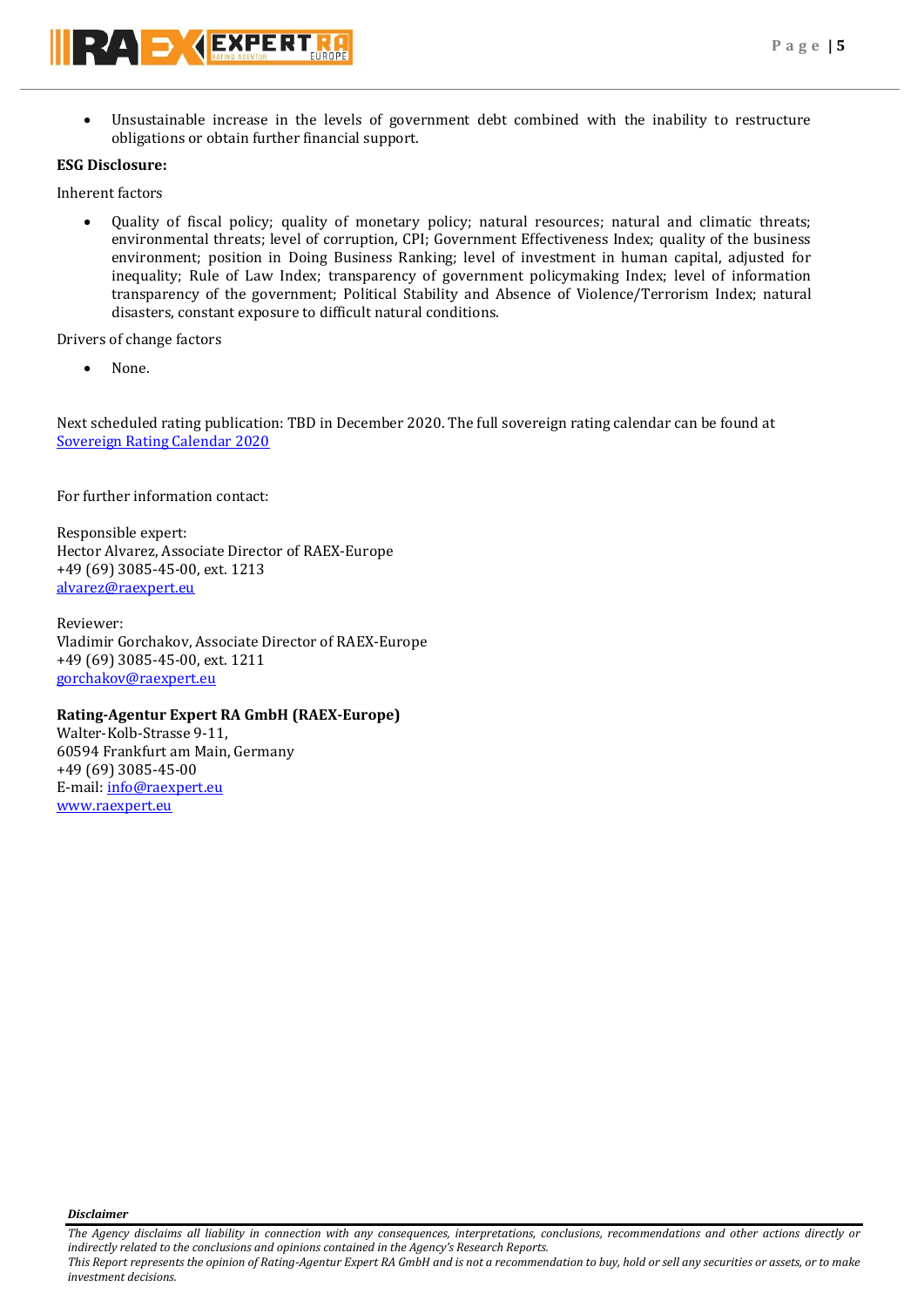# RATING HISTORY:

|             |                                                                      | <b>SGC</b>      |               | <b>Outlook</b>         |                      |
|-------------|----------------------------------------------------------------------|-----------------|---------------|------------------------|----------------------|
| <b>Date</b> | <b>Review reason</b>                                                 | <b>National</b> | Foreign       | <b>National</b>        | Foreign              |
| 26.06.2020  | Scheduled<br>revision of both<br>types of ratings<br>for the country | currency<br>B   | currency<br>B | currency<br>Negative   | currency<br>Negative |
| 27.12.2019  | Scheduled<br>revision of both<br>types of ratings<br>for the country | $\, {\bf B}$    | $\, {\bf B}$  | Stable                 | Stable               |
| 28.06.2019  | Scheduled<br>revision of both<br>types of ratings<br>for the country | B               | $\, {\bf B}$  | Stable                 | Stable               |
| 04.01.2019  | Scheduled<br>revision of both<br>types of ratings<br>for the country | $\, {\bf B}$    | $\, {\bf B}$  | Stable                 | Stable               |
| 13.07.2018  | Scheduled<br>revision of both<br>types of ratings<br>for the country | B               | B             | Stable                 | Stable               |
| 19.01.2018  | Scheduled<br>revision of both<br>types of ratings<br>for the country | $\, {\bf B}$    | B             | <b>NA</b>              | NA                   |
| 21.07.2017  | Scheduled<br>revision of both<br>types of ratings<br>for the country | B               | B             | <b>NA</b>              | <b>NA</b>            |
| 27.01.2017  | Scheduled<br>revision of both<br>types of ratings<br>for the country | $\mathbf B$     | $\, {\bf B}$  | <b>NA</b>              | <b>NA</b>            |
| 29.07.2016  | Scheduled<br>revision of both<br>types of ratings<br>for the country | $\, {\bf B}$    | $\, {\bf B}$  | $\mathsf{N}\mathsf{A}$ | $\rm NA$             |
| 19.02.2016  | First assignment<br>of both types of<br>ratings for the<br>country   | $\, {\bf B}$    | $\, {\bf B}$  | $\rm NA$               | $\rm NA$             |

*Disclaimer* 

*The Agency disclaims all liability in connection with any consequences, interpretations, conclusions, recommendations and other actions directly or indirectly related to the conclusions and opinions contained in the Agency's Research Reports.*